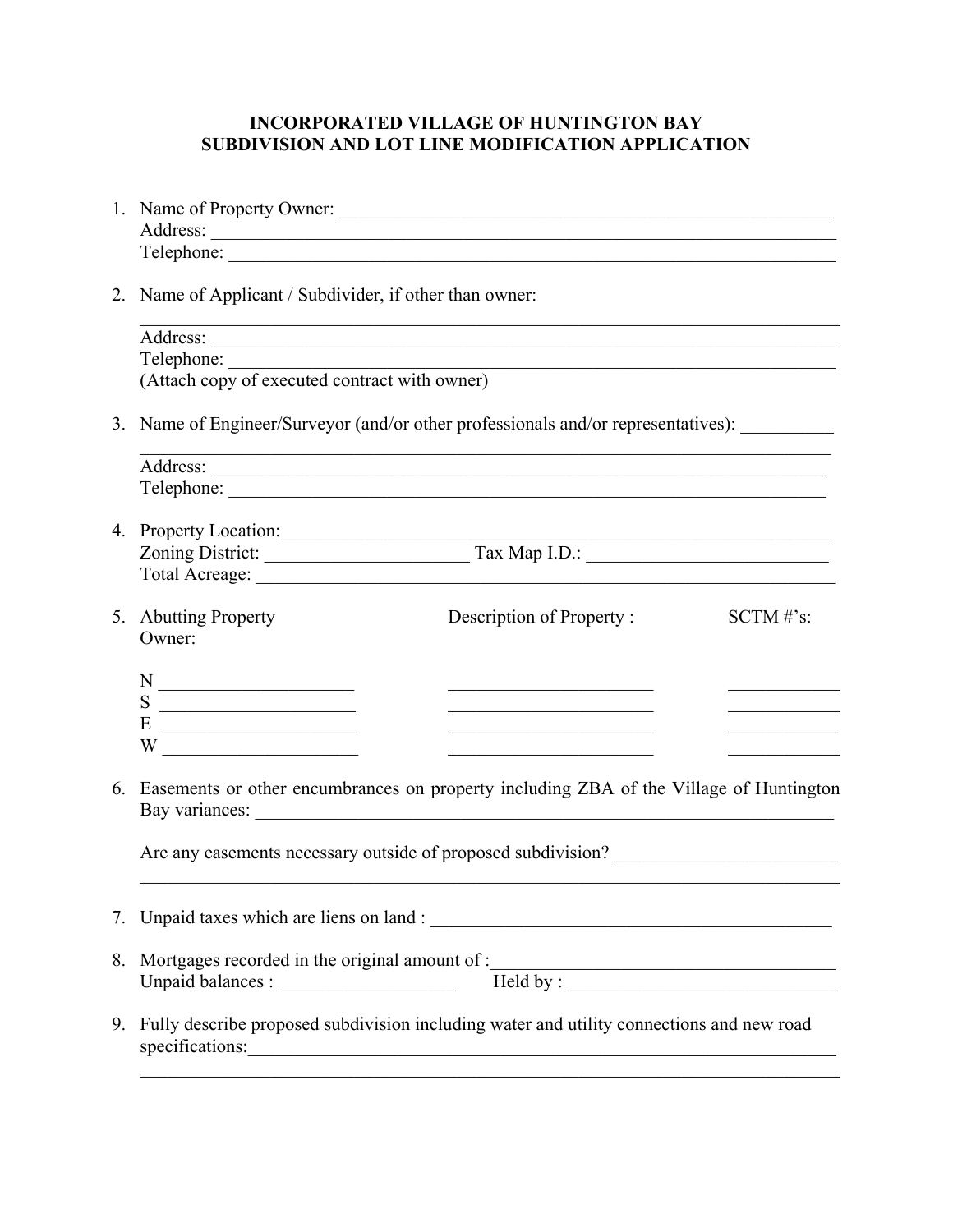10. Is any application pertaining to this property on file with any other governing agency? If yes, please describe.

 $\mathcal{L}_\text{max}$  , and the contribution of the contribution of the contribution of the contribution of the contribution of the contribution of the contribution of the contribution of the contribution of the contribution of t

|  | 11. Is a recharge basin required?                      |
|--|--------------------------------------------------------|
|  |                                                        |
|  | 12. Is land located within five hundred (500) feet of: |
|  | Village boundary?                                      |
|  | County, state or federal owned land?                   |
|  | County or state road or highway?                       |
|  | County drainage facility?                              |
|  | Water drains of Suffolk County Water Authority?        |
|  | Navigable or large body of water?                      |
|  | Freshwater wetlands?                                   |
|  |                                                        |

13. Is any part of land under water or subject to periodic flooding? If so, how much? Area **Area** Percent Does property contain any slope lands as defined in Village Code 73-3:

**Slope Lands – Either steep slopes or very steep slopes.** 

**Steep Slope – An area of land with a gradient of fifteen percent (15%) or more but less than twenty-five percent (25%) over a horizontal length of at least twenty-five (25) feet and extending for a horizontal width of at least (25) feet.** 

**Very Steep Slope – An area of land with a gradient of twenty-five percent (25%) or more over a horizontal length of at least twenty-five (25) feet and extending for a horizontal width of at least twenty-five (25) feet.** 

 If so, a steep slope special permit application will be needed in accordance with Village Code Chapter 73. Please consult with the Village Building Inspector and/or Village Engineer.

14. Does land front on publicly owned or privately owned and maintained streets?  $\mathcal{L}_\mathcal{L} = \mathcal{L}_\mathcal{L} = \mathcal{L}_\mathcal{L} = \mathcal{L}_\mathcal{L} = \mathcal{L}_\mathcal{L} = \mathcal{L}_\mathcal{L} = \mathcal{L}_\mathcal{L} = \mathcal{L}_\mathcal{L} = \mathcal{L}_\mathcal{L} = \mathcal{L}_\mathcal{L} = \mathcal{L}_\mathcal{L} = \mathcal{L}_\mathcal{L} = \mathcal{L}_\mathcal{L} = \mathcal{L}_\mathcal{L} = \mathcal{L}_\mathcal{L} = \mathcal{L}_\mathcal{L} = \mathcal{L}_\mathcal{L}$ 

APPLICANTS SHOULD BE DULY ADVISED THAT ALL ELEMENTS REQUIRED FOR APPLICATION FOR SITE PLAN REVIEW MUST BE FULLY ADDRESSED. IN THE EVENT THAT THESE ELEMENTS ARE NOT ADDRESSED THE VILLAGE RESERVES THE RIGHT TO TABLE THE APPLICATION UNTIL SUCH TIME THAT THE APPLICANT DOES ADDRESS THEM TO THE SATISFACTION OF THE VILLAGE. ALL APPLICATIONS MUST BE SUBMITTED TO THE VILLAGE CLERK AND DETERMINED TO BE COMPLETED BY VILLAGE STAFF AT LEAST THREE (3) WEEKS PRIOR TO THE PUBLIC HEARING DATE.